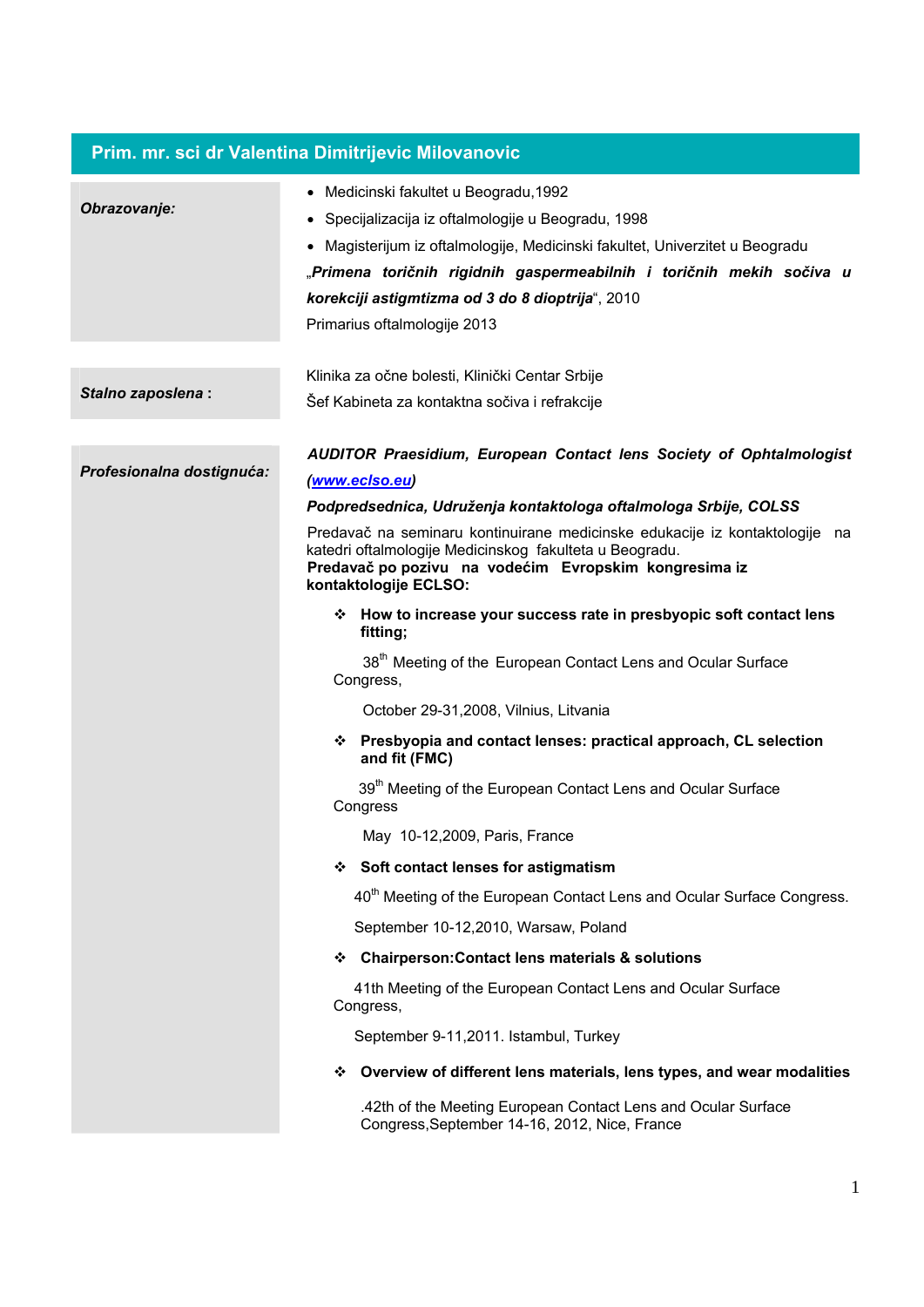|                       | <b>Chairperson:</b><br>❖                                                                                               |
|-----------------------|------------------------------------------------------------------------------------------------------------------------|
|                       | Contact lens related infectious disease,                                                                               |
|                       | 44 <sup>Th</sup> Meeting of the European Contact Lens And Ocular Surface,                                              |
|                       | October 10-12, 2014, Dubrovnik, Croatia                                                                                |
|                       | <b>Udate on Contact lenses</b><br>❖                                                                                    |
|                       | International Symposium Cornea-Isights and Updates                                                                     |
|                       | april 11, 2014, Belgrade, Serbia                                                                                       |
|                       | Soft Contact Lens today-whats the new?<br>❖                                                                            |
|                       | 3th International Syimposium Contactology,                                                                             |
|                       | May 23,2014, Belgrade, Serbia                                                                                          |
|                       | <b>Chairperson:</b><br>❖                                                                                               |
|                       | Soft lens track - Taking soft lens fitting a level higher - Modern lens<br>designs                                     |
|                       | 45 <sup>th</sup> Meeting of the European Contact Lens and Ocular Surface Congress<br>October 16-17 2015, Izmir, Turkey |
| Stručna usavršavanja: | IX EUPO Course, Athens, Greece, 1996                                                                                   |
|                       | Course for Standardized Echography in Ophtalmology, University Eye Hospital,                                           |
|                       | Munich, 1998                                                                                                           |
|                       | Contact Lens Educational Course, ECLSO, Budapest, 2004                                                                 |
|                       | Contact Lens Educational Course, ECLSO, London, 2005                                                                   |
|                       | Contact Lens Educational Course, ECLSO Dubrovnik, 2006                                                                 |
|                       | Contact Lens Educational Course, ECLSO, Antwerp, 2007.                                                                 |
|                       | CHU Bordeaux, Groupe Hospitalier Pellegrin, studijski boravak i stručno                                                |
|                       | usavrsavanje u Centru za Keratokonus kod Dr Florence Malet i Prof Joseph                                               |
|                       | Colin. Bordeaux, France, 2008                                                                                          |
|                       | Edukacioni i prakticni kurs iz topografije i multifokalnih sociva, Menicon, Pariz, 2008                                |
|                       | Biennale Azureenne de Contactologie, edukacija o zaustavljanju rasta miopije.                                          |
|                       | Nice, France, Jun, 2011                                                                                                |
|                       | WOC Abu Dabi, UAE 2012.                                                                                                |
|                       | CLAO, Toronto, Canada, 2014,                                                                                           |
|                       | ICOI, Barcelona, 2015                                                                                                  |
|                       | Biennale Azureenne de Contactologie, Regularni i iregularni astigmatizam, juni,<br>2015 Nice, France                   |
|                       |                                                                                                                        |